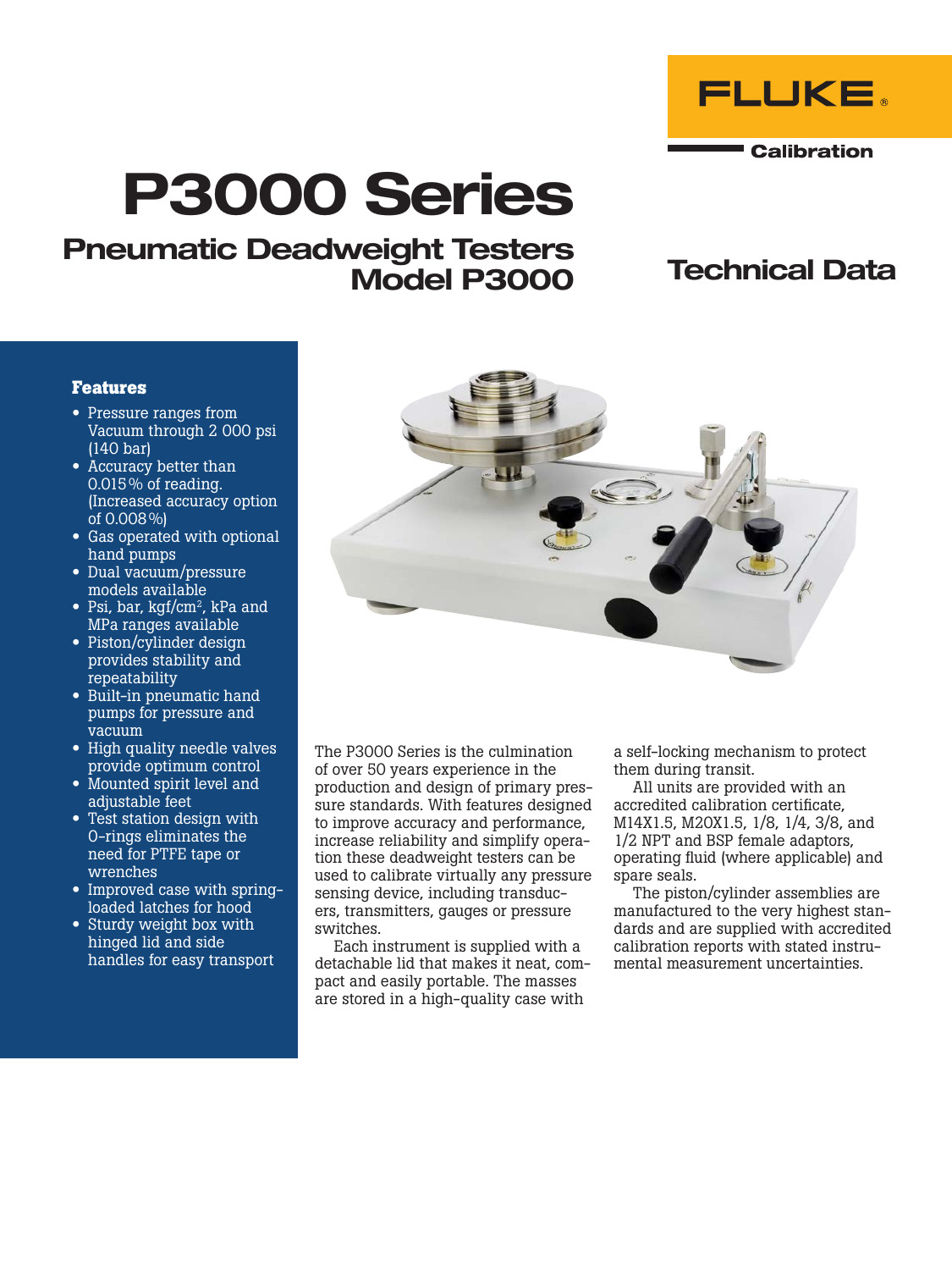

# **Operating principle**

Deadweight testers are the primary standard for pressure measurements. Utilizing the well proven piston-gauge system consisting of a vertically mounted, precision lapped piston and cylinder assembly, accurately calibrated masses (Force) are loaded on the piston (Area), which rises freely within its cylinder. These masses balance the upward force created by the pressure within the system.

### **Instrument base**

There are four basic variations in the pneumatic offering; single pressure, single vacuum, dual vacuum and pressure, and oil-lubricated pneumatically driven high-pressure models. Pressure or vacuum is generated by an external source or an optional built-in hand pump (standard on the lower pressure models). The hand pump option is not available on instruments above 500 psi (3.5 MPa).

# **Piston/cylinder assemblies**

The piston/cylinder assembly is the heart of each deadweight tester. They are manufactured from materials that provide stability, durability, and low thermal coefficients and distortion. Our experience and knowledge of piston/cylinder production and calibration ensure the precision and performance required for today's demanding calibration requirements.

# **Masses**

Standard masses are series 3 non-magnetic austenitic stainless steel. Each mass is marked with the serial number of the instrument and the nominal pressure value relative to the highor low-pressure piston, when applicable. The masses for the vacuum ranges and the optional fine increment masses are stainless steel and/or aluminum.



# **Gravity correction**

Gravity varies significantly with geographical location and this variation has a direct effect on the force of the weights and the accuracy of the deadweight tester. Each instrument can be calibrated to local gravity at no extra cost. If unspecified, instruments will be calibrated to Standard Gravity at 980.665 cm/s<sup>2</sup>.

# **Gas supply**

All instruments are fitted with a 1/4 inch NPT female external supply port for connection to the gas supply source. A compressed gas bottle (nitrogen or dry air) fitted with a pressure regulator is recommended. Ten percent above the maximum pressure is required. A built-in hand pump is available on some models to generate pressures to 300 psi (2 MPa).

For vacuum requirements, an external vacuum pump can be connected to the 1/4 inch port. The built-in hand pump will also generate up to 90% vacuum.

# **PressCal Software**

Windows-based software program that allows users to easily apply all necessary corrections to enhance the deadweight tester performance. Calibration details are then stored and/or used to automatically create a calibration certificate.

The use of PressCal allows for an improved accuracy of 0.008%.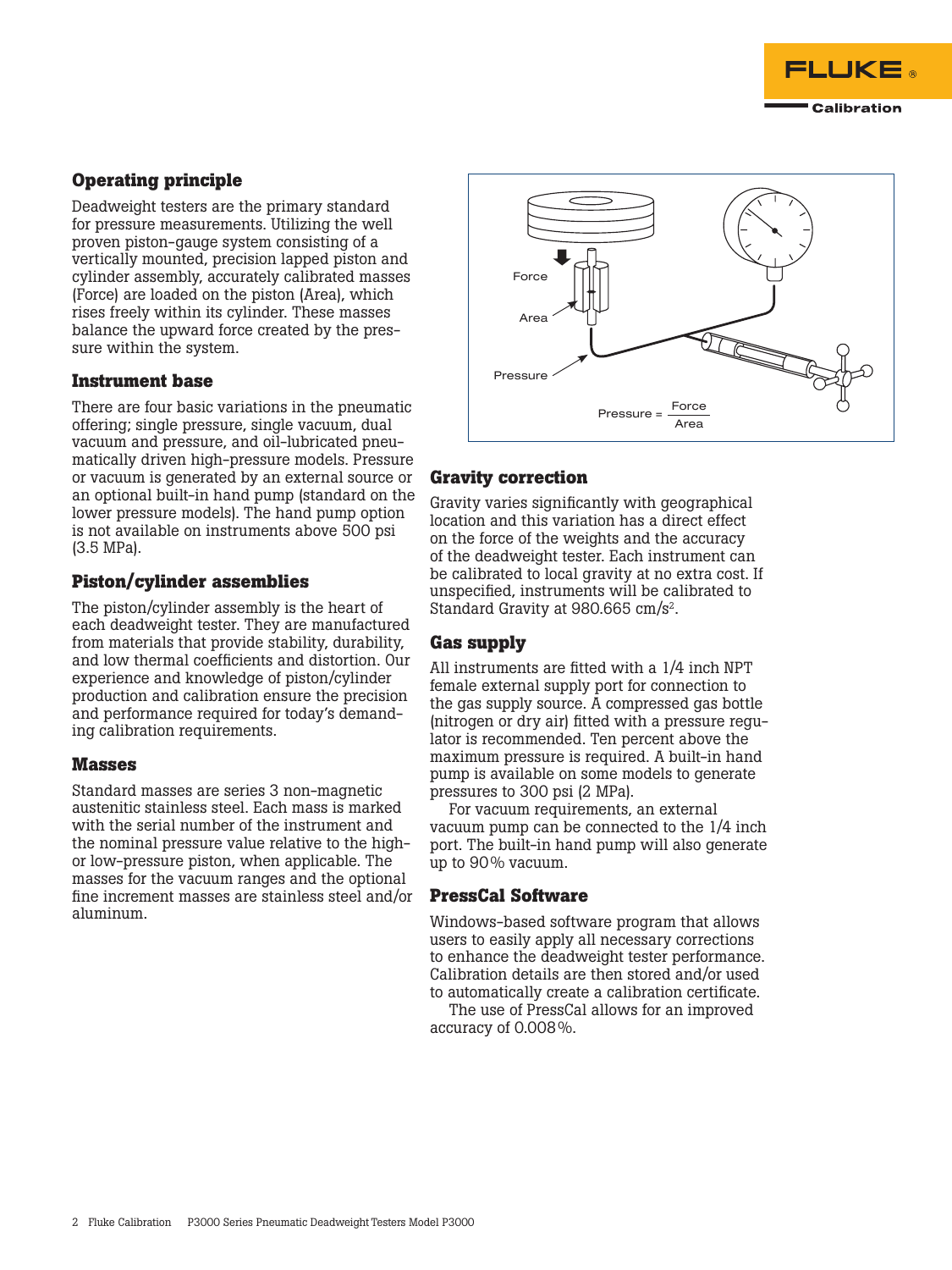

# **P3000 Series Vacuum and Dual Vacuum/Pressure Models**

The combined vacuum/pressure models are extremely versatile instruments providing vacuum through 500 psi (3.5 MPa) capacity in one unit. An optional built-in hand pump can be installed to generate vacuum (90 %) through 300 psi (2 MPa).



# **P3000 Series Liquid Lubricated Gas Operated Models**

The Models P3031 and P3032 feature an oil lubricated piston/cylinder assembly, which ensures that the instrument is less susceptible to performance issues caused by contamination of the gas supply or the environment in which the unit is being operated.

The supply gas, via the deadweight tester controls, is introduced into the piston/cylinder chamber. As the gas acts directly on the surface of the oil, there is a rate-less transfer of pressure within the system.

The instrument is designed to prevent inadvertent over-filling of the chamber, thus

avoiding contamination of the gas system. There is no physical barrier between the gas and oil so there is some "oil-mist" transfer potential.



Cross-sectional illustration of liquid lubricated piston chamber

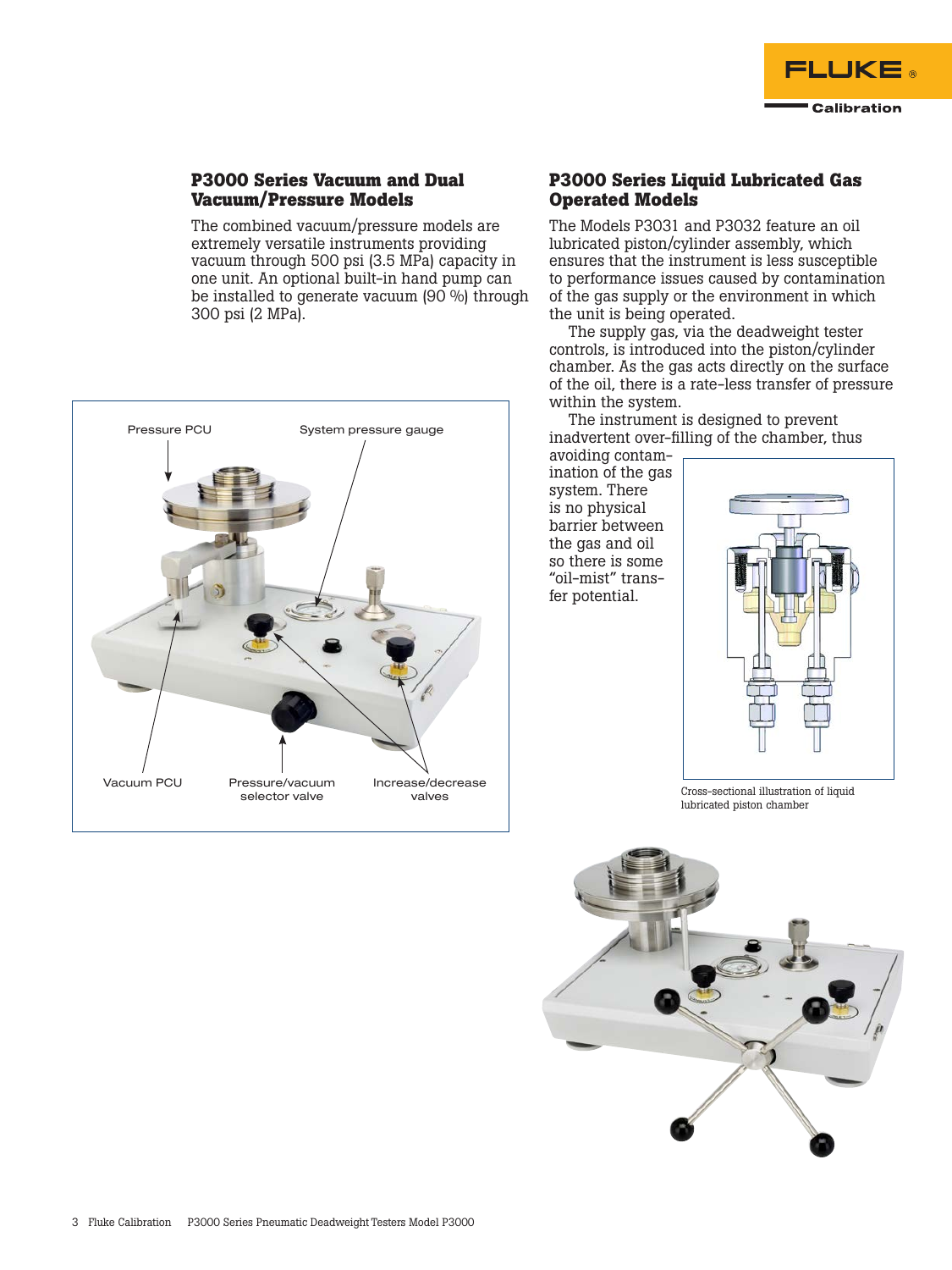

# **Specifications**

| <b>Pressure ranges</b>                                                     |                                                                                                                                                                                                                                                                           |                              |                   |                             |  |
|----------------------------------------------------------------------------|---------------------------------------------------------------------------------------------------------------------------------------------------------------------------------------------------------------------------------------------------------------------------|------------------------------|-------------------|-----------------------------|--|
| Instrumental measurement uncertainty                                       | $\pm$ 0.015 % of reading ( $\pm$ 0.008 % optional)<br>Note: For more information on the uncertainty, including the<br>% reading threshold, please see technical note, "Guide for the<br>Uncertainty Analysis in Pressure When Using P3000 Series Dead-<br>weight Testers" |                              |                   |                             |  |
| <b>Mass and PCU materials of construction</b>                              |                                                                                                                                                                                                                                                                           |                              |                   |                             |  |
| Standard weight material                                                   | Series 3 non-magnetic austenitic stainless steel<br>Density: 7.8 g/cm <sup>3</sup>                                                                                                                                                                                        |                              |                   |                             |  |
| Optional fine increment masses                                             | Aluminum<br>Density: $2.7$ q/cm <sup>3</sup>                                                                                                                                                                                                                              |                              |                   |                             |  |
|                                                                            | Piston material                                                                                                                                                                                                                                                           |                              | Cylinder material | Coefficient of<br>expansion |  |
| P3011, P3012, P3013, P3022, P3023,<br>P3025 (V)                            | Ceramic                                                                                                                                                                                                                                                                   |                              | Martensitic steel | 11 ppm/ $\rm ^{o}C$         |  |
| P3014, P3015, P3025 (P), P3031,<br>P3032 (P & V)                           | Tungsten carbide                                                                                                                                                                                                                                                          |                              | Martensitic steel | $16.5$ ppm/ $\degree$ C     |  |
| <b>General</b>                                                             |                                                                                                                                                                                                                                                                           |                              |                   |                             |  |
| Test port adaptors                                                         | M14 X 1.5, M20 X 1.5, 1/8 in, 1/4 in, 3/8 in and 1/2 in NPT and BSP                                                                                                                                                                                                       |                              |                   |                             |  |
| Weight                                                                     | 11 kg (24 lb)                                                                                                                                                                                                                                                             |                              |                   |                             |  |
| Dimensions (W x D x H)                                                     | 440 mm x 300 mm x 215 mm (17.5 in x 12 in x 8.5 in)                                                                                                                                                                                                                       |                              |                   |                             |  |
| Mass set weight (typical)                                                  | 29 kg (65 lb)                                                                                                                                                                                                                                                             |                              |                   |                             |  |
| <b>Weight increments</b>                                                   |                                                                                                                                                                                                                                                                           |                              |                   |                             |  |
| <b>Minimum standard weight increments</b>                                  |                                                                                                                                                                                                                                                                           |                              |                   |                             |  |
| P3012, P3022 Pressure                                                      | $1$ in $H_2O$ , (5 mbar, 0.5 kPa)                                                                                                                                                                                                                                         |                              |                   |                             |  |
| P3013, P3023 Pressure                                                      | 2 inH <sub>2</sub> O, (10 mbar, 1 kPa)                                                                                                                                                                                                                                    |                              |                   |                             |  |
| P3014, P3015, P3025 Pressure                                               | 1 psi, (0.1bar, 10 kPa)                                                                                                                                                                                                                                                   |                              |                   |                             |  |
| P3031, P3032                                                               | 1 psi, (0.1bar, 10 kPa)                                                                                                                                                                                                                                                   |                              |                   |                             |  |
| P3011, P3022, P3023, P3025<br>Vacuum                                       | $0.2$ in Hg $(10$ mbar, $1$ kPa)                                                                                                                                                                                                                                          |                              |                   |                             |  |
| <b>Optional fractional weights</b>                                         |                                                                                                                                                                                                                                                                           |                              |                   |                             |  |
| P3014, P3015, P3025 Pressure                                               | 0.1 psi (10 mbar, 1 kPa)                                                                                                                                                                                                                                                  |                              |                   |                             |  |
| <b>Built-in hand pumps</b>                                                 |                                                                                                                                                                                                                                                                           |                              |                   |                             |  |
| Pressure mode                                                              |                                                                                                                                                                                                                                                                           | Max pressure 300 psi (2 MPa) |                   |                             |  |
| Vacuum mode                                                                |                                                                                                                                                                                                                                                                           | To 90 % vacuum               |                   |                             |  |
| <b>Operating fluid for liquid lubricated models</b>                        |                                                                                                                                                                                                                                                                           |                              |                   |                             |  |
| 55-655 mineral oil. For oxygen clean applications, please consult factory. |                                                                                                                                                                                                                                                                           |                              |                   |                             |  |